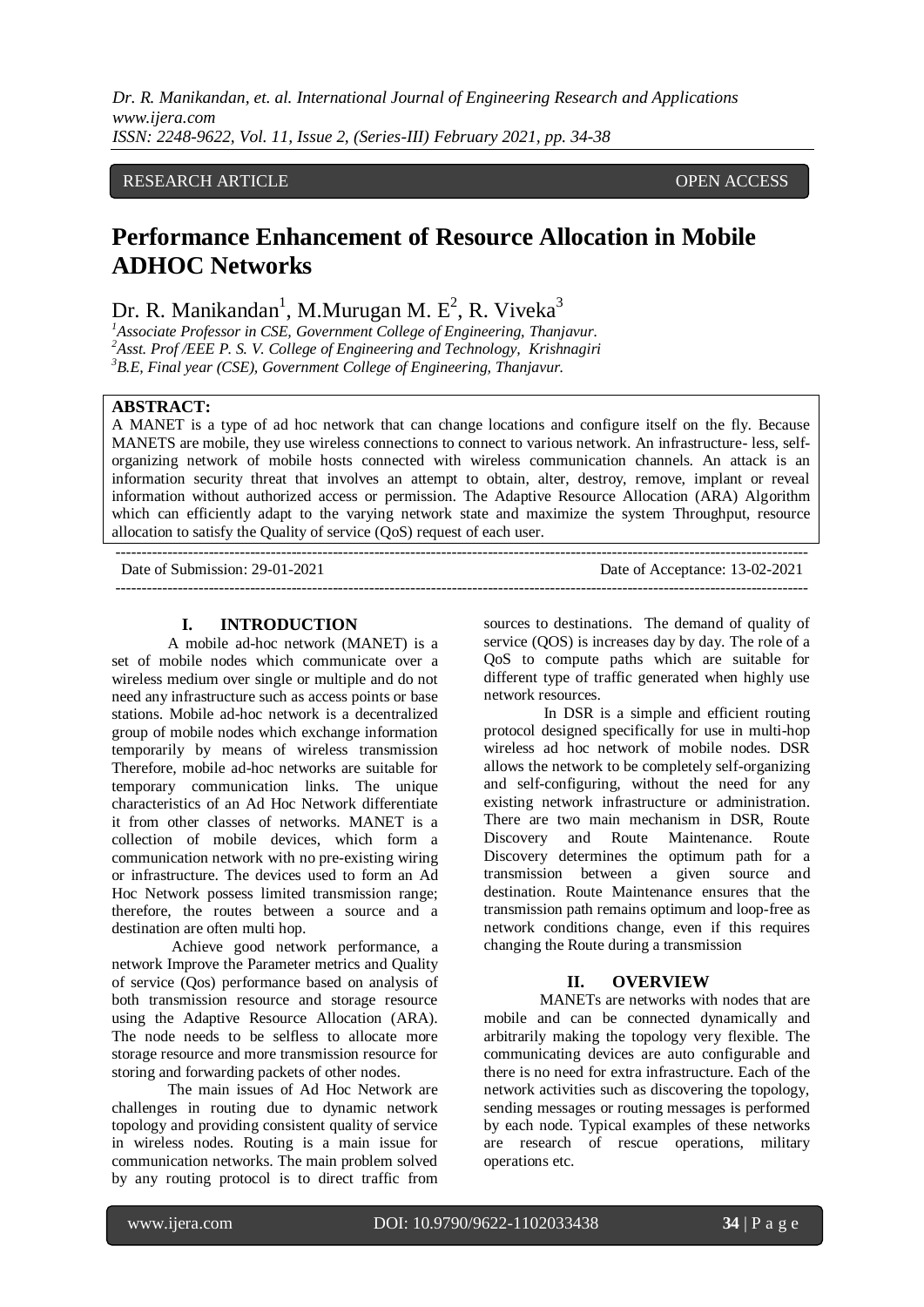

## ADAPTIVE RESOURCE ALLOCATION ALGOITHM PROCESS

Adaptive Resource Allocation Algorithm which can efficiently adapt to the varying network state by building an optimal mathematical model and then changing the weighted value of the objective function. The Algorithm can adaptively allocate the resource to the users according to the varying user density which represent the network state. ARA is one of the most effective methods to improve the Throughput and Quality of Service.

Keep your text and graphic files separate until after the text has been formatted and styled. Do not use hard tabs, and limit use of hard returns to only one return at the end of a paragraph. Do not add any kind of pagination anywhere in the paper. Do not number text heads-the template will do that for you.

## OBJECTIVE

Improve the Parameter metrics and Quality of service (Qos) performance based on analysis of both transmission resource and storage resource using the Adaptive Resource Allocation (ARA). Results for Maximizing the throughput and Quality of Service, reduce the Delay and packet loss. comparison with Optimal Resource Allocation (ORA) and Adaptive Resource Allocation (ARA).

A mobile ad-hoc network consists of many sensor nodes which sense physical phenomena or collect data from an environment. Depending on a predefined application of a network, sensor nodes can be located in fixed places or distributed randomly over a large geographical area. Their communication with each other occurs wireless and they share a channel for signal transmission. Some parameters such as position, distance, and power consumption for each node and communication technology between sensor nodes have inevitable impact over the network's performance. In spite of a tremendous development, there are still limitations that MANETs.

#### FAIR ENERGY EFFICIENT RESOURCE ALLOCATION IN WIRELESS SENSOR NETWORKS VER FADING TDMA CHANNELS

The energy efficient resource allocation that minimizes a general cost function of average user powers for small or medium scale wireless sensor networks, here the simple time division multiple access (TDMA) is adopted as the multiple access scheme. A class of so-called fair cost function is derived to balance the tradeoff between efficiency and fairness in energy efficient designs**.** Based on such cost functional, optimal channel-adaptive resource allocation schemes are developed for both signal-hop and multi-hop TDMA sensor networks. Relaying on stochastic optimization tools, further develop stochastic resource allocation schemes which are capable of dynamically learning the intended wireless channel fading distribution function.

#### ON PERFORMANCE MODELING FOR MANET UNDER GENERAL LIMITED BUFFER CONSTRAINT

 **T**he real achievable performance of mobile ad hoc networks (MANET) under practical network constraint is of great importance for their applications in future highly heterogeneous wireless network environments. The performance modeling for MANET under a general limited source buffer of size B9 to store its locally generated packets and also a limited shared relay buffer of size B, to store relay packets for other nodes. Based on the Queuing Theory and birth-death chain theory, we first develop a general theoretical framework to fully depict the source /relay buffer occupancy process in such a MANET, which applies to any distributed MAC protocol and any mobility model that leads to the uniform distribution of nodes location in steady state. with the help of this framework, we then derive the exact expressions of several key network performance metrics,

Including achievable throughput, throughput capacity, and expected end-to-end delay. we further conduct case studies under two network scenarios and provide the corresponding theoretical/simulation results to demonstrate the application as well as the efficiency of our theoretical framework. Finally, we present extensive numerical results to illustrate the impacts of buffer constraint on the performance of a buffer limited MANET.

## END-TO-END DELAY MODELLING IN BUFFER-LIMITED MANETs

focus on a class of important two-hop relay mobile ad hoc networks with limited-buffer constraint and any mobility model that leads to the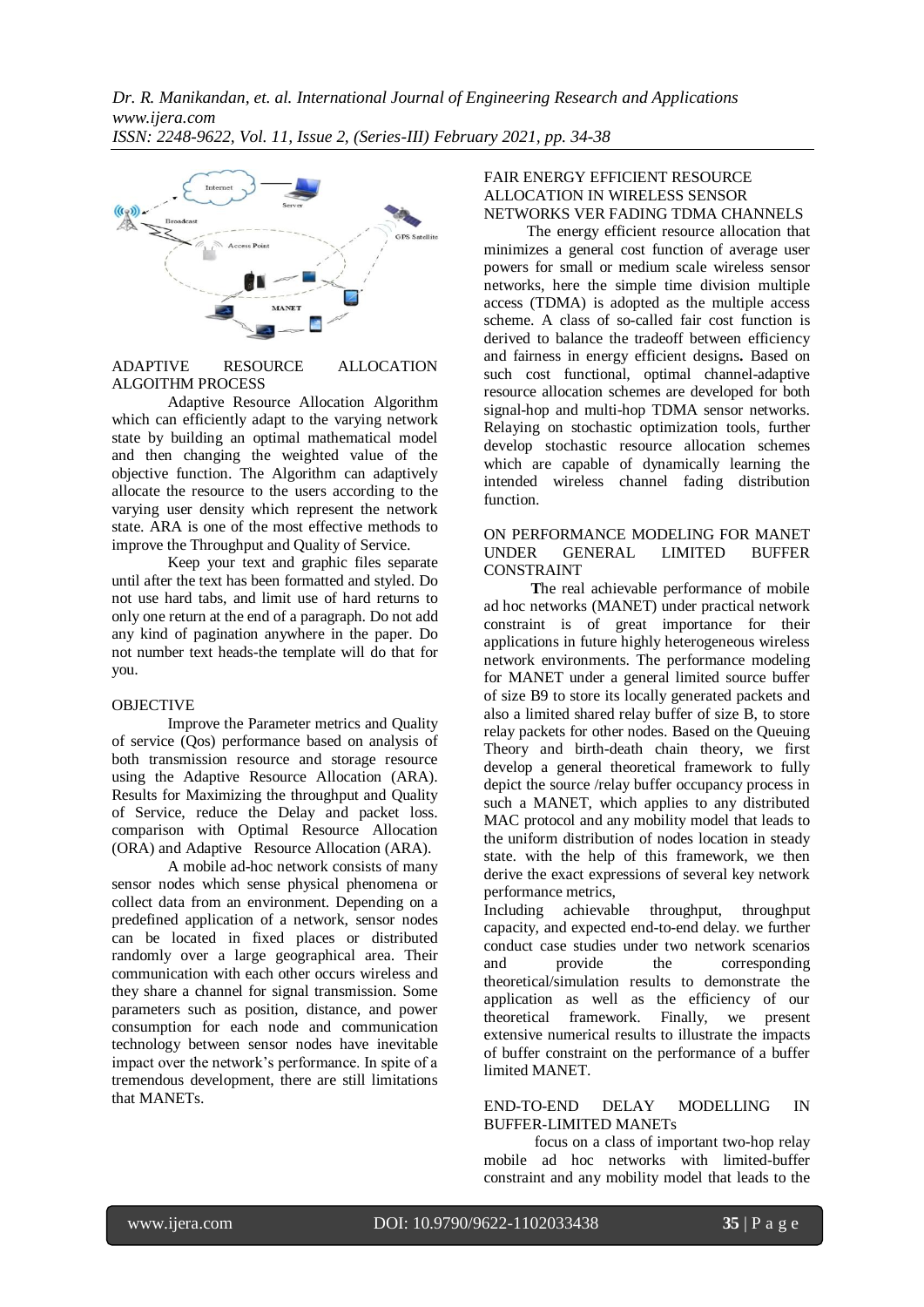*Dr. R. Manikandan, et. al. International Journal of Engineering Research and Applications www.ijera.com ISSN: 2248-9622, Vol. 11, Issue 2, (Series-III) February 2021, pp. 34-38*

uniform distribution of the locations of nodes in steady state, and develops a general theoretical framework for the end-to-end delay modelling there. we first combine the theories of fixed-point, quasi-birth-and-death process, and embedded Markov chain to model the limited distribution of the occupancy states of a relay buffer, and then apply the absorbing Markov chain theory to characterize the packet delivery process, such that a complete theoretical framework is developed for the end-to-end delay analysis. with the help of this framework, we drive a general and exact expression for the end-to-end delay based on the modelling of both packet queuing delay and delivery delay. To demonstrate the application of our framework, case studies are further provided under two network scenarios with different MAC protocols to show how the E2E delay can be analytically determined for a given network scenario. Finally, we present the extensive simulation and numerical results to illustrate the efficiency of our delay analysis as well as the impacts of network parameters on delay performance.

#### ENERGY-EFFICIENT RESOURCE ALLOCATION FOR WIRELESS POWERED COMMUNICATIOBN NETWORKS

 The Wireless Powered Communication Network (WPCN), where multiple users harvest energy from a dedicated power station and then communicate with an information receiving station. Our goal is to investigate the maximum achievable energy efficiency of the network via joint time allocation and power control while taking into account the initial battery energy of each user. We first stud the EE maximization problem in the WPCN without any system throughput requirement. The EE maximization problem for the WPCN can be cast into EE maximization problems for two networks via exploiting its special structure. For each problem, we derive the optimal solution and provide the corresponding physical interpretation, despite the nonconvexity of the problems. Subsequently, we study the EE maximization problem under a minimum system throughput constraint. Exploiting fractional programming theory, we transform the resulting nonconvex problem into a standard convex optimization problem. This allows us to characterize the optimal solution structure of joint time allocation and power control and to derive an efficient iterative algorithm for obtaining the optimal solution. Simulation results verify our theoretical findings and demonstrate the effectiveness of the proposed joint time and power optimization.

## RESOURCE ALLOCATION IN WIRELESS POWERED SENSOR NETWORKS WITH CIRCUIT ENERGY CONSUMPTION **CONSTRAINTS**

The Wireless power transfer is able to provide sustainable and relatively stable energy supply for battery -powered wireless sensor networks. This paper investigates how to optimally design a wireless powered sensor network with minimal power requirements . To this end, we formulate an optimization problem to minimize the total energy consumption two remote radio units (RRU) by jointly optimizing energy beamforming and time assignment, where the circuit energy consumption including basic circuit and information processing energy consumption at sensors is taken into account in order to achieve a more practical and general system design. To solve this non-convex optimization problem, an efficient solution method is presented on the basis of variable substitutions and semidefinite relaxation technique . we analyze the optimality of our proposed solution method. When the number of sensors is not more than four, the rank-one constraint is always guaranteed. When it is larger than four, we show that with our proposed solution method via simulations, an approximate global optimal result can be achieved. Simulation results also show that by jointly optimizing the energy beamforming and time assignment, the system required power can be greatly reduced ,while the energy beamforming has greater effect than time assignment on the proposed system. The total energy consumption at the RRU almost linearly increases with the increment of transmission rate requirement. Besides, the total energy consumption at two RRU caused by different numbers of enjoyers and collaborators .

## MOBILITY INCREASES THE CAPACITY OF AD HOC NETWORK WIRELESS NETWORKS

The capacity of ad hoc wireless networks is constrained by the mutual interference of concurrent transmissions between nodes. We study a model of an ad hoc network where n nodes communicate in random source –destination pairs .these nodes are assumed to be mobile .we examine the per-session throughput for applications with loose delay constraints, such that the topology changes over the time-scale of the packet delivery. Under this assumption, the per-user throughput can increase dramatically when the nodes are mobile rather than fixed. This improvement can be achieved by exploiting node mobility as a type of multiuser diversity.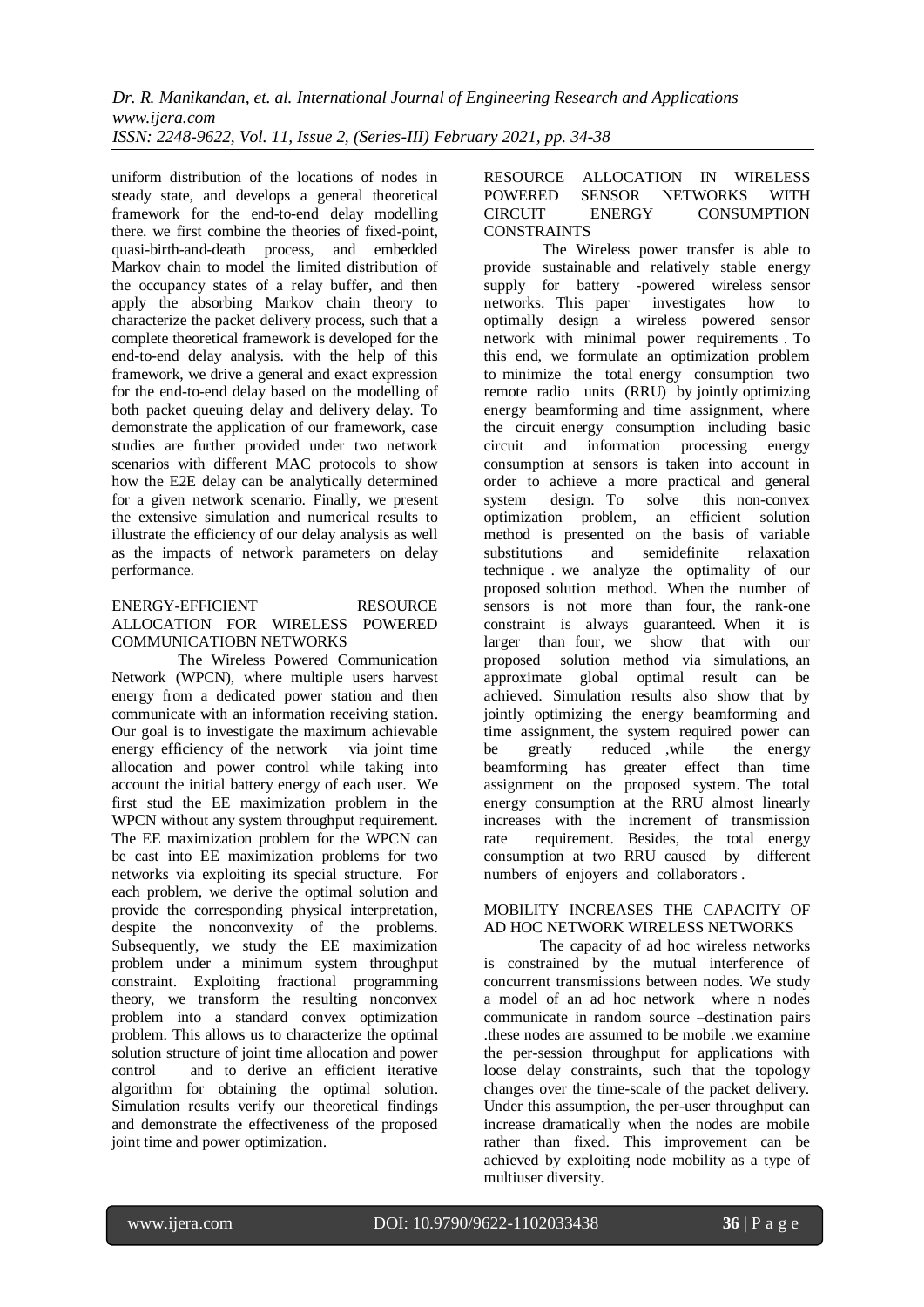## DELAY AND CAPACITY TRADE-OFF IN MOBILE AD HOC NETWORKS: A GLOBAL **PERSPECTIVE**

Since the original work of Grossglauser and Tse, which showed that mobility can increase the capacity of an ad hoc network, there has been a lot of interest in characterizing the delay-capacity relationship in ad hoc networks. Various mobility models have been studied in the literature, and the delay-capacity relationships under those models have been characterized. The results indicate that there are trade –offs between the delay and capacity and that the nature of these trade-offs is strongly influenced by the choice of the mobility model. Some questions that arise are: (1) How representative are these mobility models studied in the literature? (2) Can the delay-capacity relationship be significantly different under some other" reasonable" mobility model? (3) What sort of delay-capacity trade-off are we likely to see in a real-world scenario? In this paper, we take first step toward answering some of these questions. In particular, analyze, among others, the mobility models studied in recent related works, under a unified framework. We relate the nature of delaycapacity trade-off to the nature of node motion, thereby providing a better understanding of the delay-capacity relationship in ad hoc networks in comparison to earlier works.

#### PRACTICAL PERFORMANCE OF MANETs UNDER LIMITED- BUFFER AND PACKET LIFETIME

 While scaling law results on the performance of mobile ad hoc networks (MANETs) have been extensively reported in literature, the exact performance of such networks, particularly their real achievable performance under practical network constraints, is still largely unexplored. As one step toward practical performance study for MANETs, this paper considers a MANET with constraints on both buffer size and packet lifetime and explores the impacts of such constraints on network performance. Analysis on the exact throughput capacity of the network is first provided to reveal its maximum possible and input rate – independent throughput performance. With the help of the embedded Markov chain theory, a complete theoretical framework is then developed, which enables the achievable and input rate-dependent throughput and packet loss ratio to be derived in closed form under any exogenous rate. Based on the M/G/1/K queuing theory, the packet end-to-end delay under any exogenous rate is further studied to give a relatively whole picture on how buffer size and packet lifetime impact the network throughput, packet loss ratio, and packet delay.

## OPTIMAL MULTICAST CAPACITY AND DELAY TRADE-OFF IN MANETs: A GLOBAL PERSPECTIVE

this paper, give a global perspective of multicast capacity and delay analysis in mobile ad-hoc networks (MANETs). Specifically, we consider two node mobility models:(1) two-dimensional i.i.d. mobility,(2)one dimensional i.i.d. mobility. Two mobility time scales are included in this paper:(i)fast mobility where node mobility is at the same time-scales as data transmissions;(ii)slow mobility where node is assumed to occur at much slower time-scale than data transmissions. Given a delay constraint D, we first

characterize the optimal multicast capacity for each of the four mobility models, and then we develop a scheme that can achieve a capacity-delay tradeoff close to a logarithmic factor. Our study can be further extended to two-dimensional/onedimensional hybrid random walk fast/slow mobility models and heterogeneous networks.

## DEALY AND CAPACITY TRADE-OFF ANALYSIS FOR MOTION-CAST

we define multicast for an ad-hoc network through node's mobility as multicast as Motion Cast and study the delay and capacity tradeoffs for it. Assuming nodes move according to an independently and identically distributed(i.i.d.) pattern and each desire to send packets to k distinctive destinations, we compare the delay and capacity in two transmission protocols. one uses 2 hop relay algorithm without redundancy; the other adopts the scheme of redundant packets transmission to improve delay while at the expense of the capacity. In addition, we obtain the maximum capacity and minimum delay under certain constraints. We find that the per-node delay and capacity for the 2-hop algorithm without redundancy are (1/k) and (n log k) respectively; for the 2-hop algorithm with redundancy, they are  $(1/k(n \log k))$  and  $((n \log k))$ , respectively. The capacity of the 2-hop relay algorithm without redundancy is better than multicast capacity of static networks developed by Li[IEEE/ACM Trans. Netw.,vol.17,no.3,pp.950-961, Jun.2009]as long as k is strictly less than n in order sense, while when  $k=(n)$ , mobility does not increase capacity anymore. The ratio between delay and capacity satisfies  $delay/rate \geq 0$  (nk log k) for these two protocols, which are both smaller than that of directly extending the fundamental tradeoff for unicast established by Neely and Modiano [IEEE Trans. Inf. Theory,vol.51,no.6,pp.1917-1937,Jun.2005] to multicast, i.e., delay/rate>=(nk).More importantly ,we have proved that the fundamental delaycapacity tradeoff ratio for multicast is